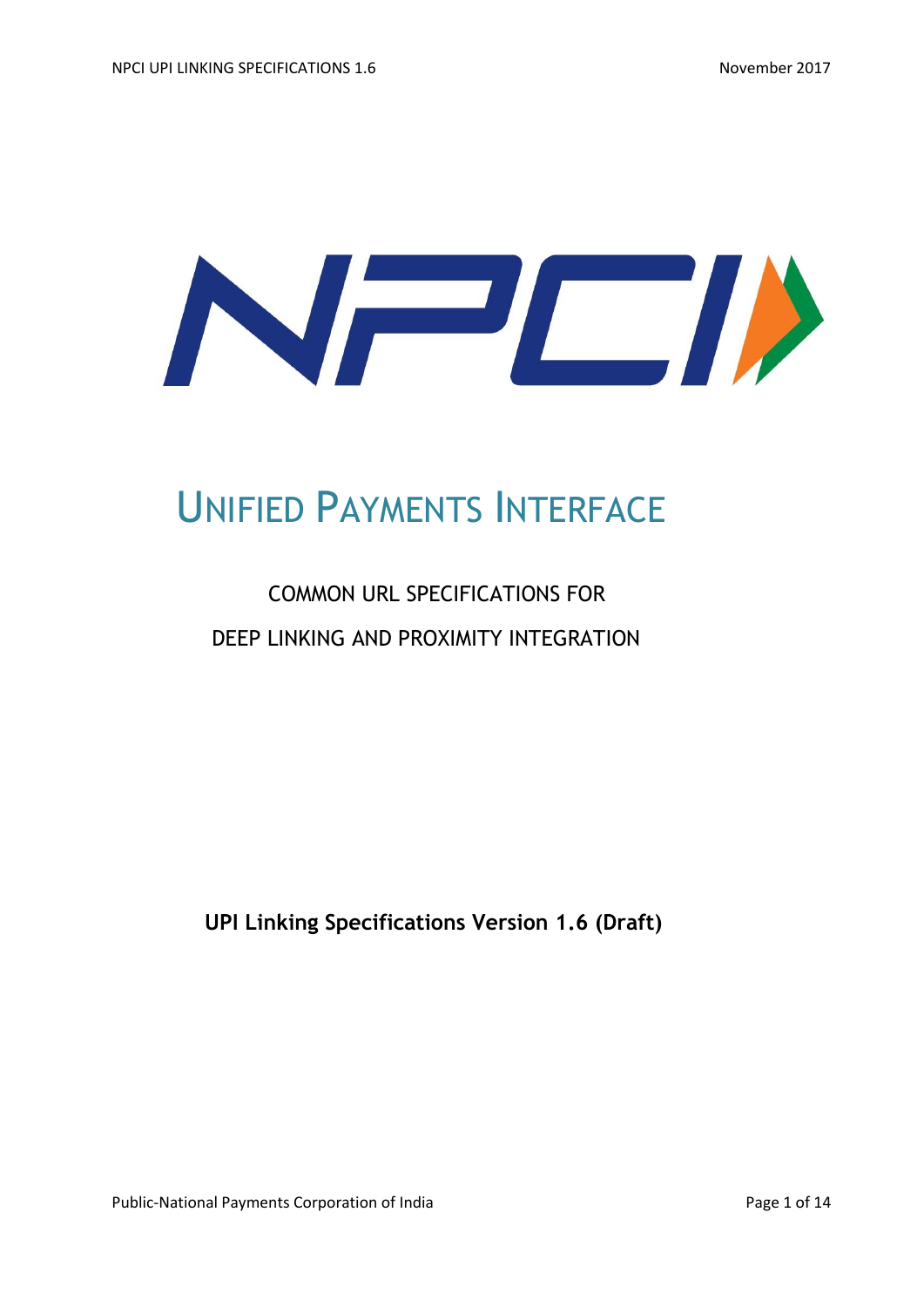# **Contents**

| 1.1 |  |
|-----|--|
| 1.2 |  |
| 1.3 |  |
|     |  |
|     |  |
|     |  |
|     |  |
|     |  |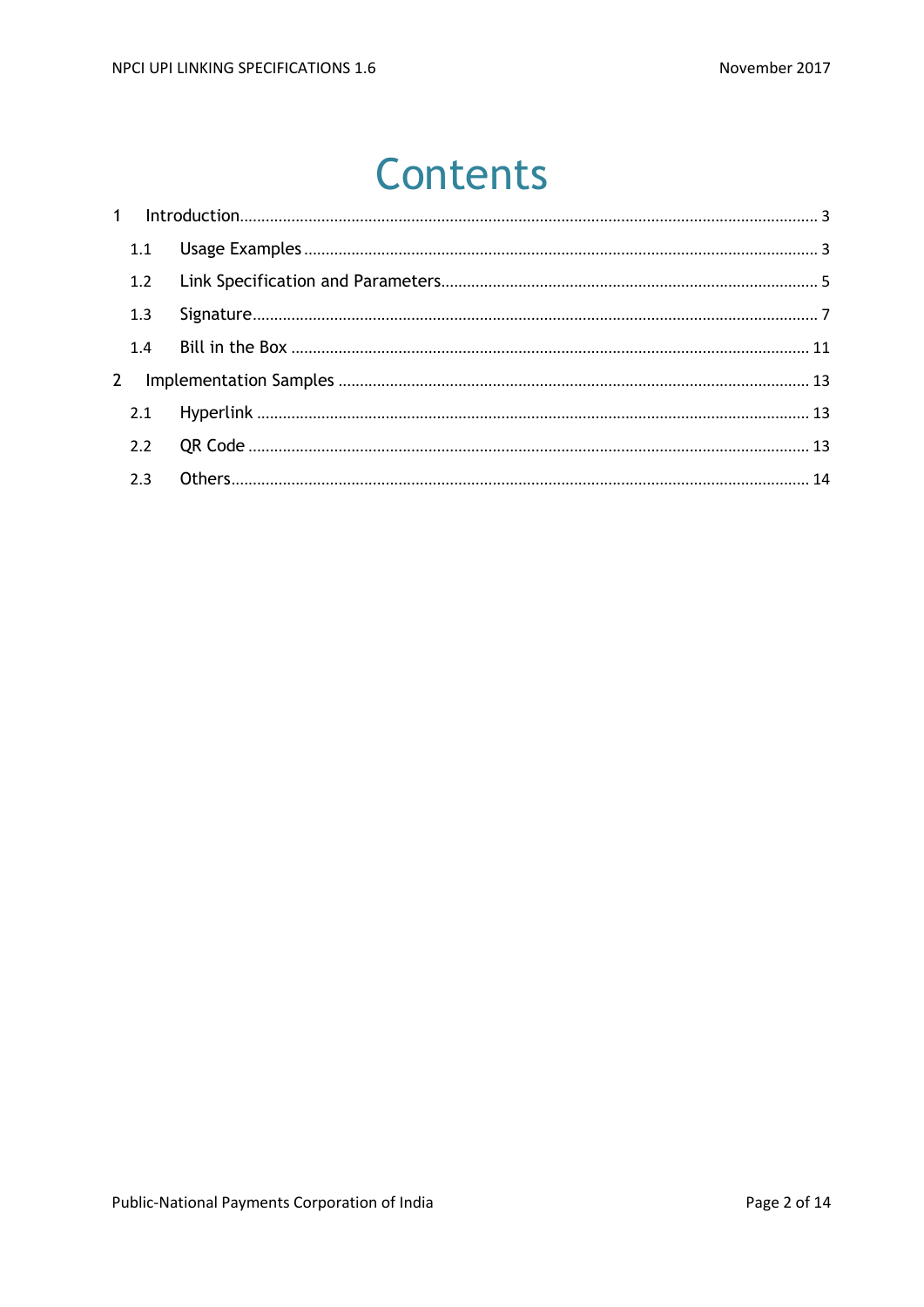## <span id="page-2-0"></span>**<sup>1</sup> Introduction**

The Unified Payment Interface allows payments to be initiated by the payer, or by the payee. In the basic payee initiated flows, the payment request is routed by the initiating application through the NPCI switch to the payer for approval. However, in certain instances, where it is possible to connect with the payer immediately, it is preferred that the payee sends a payment request to the payer, who can then initiate the payment request with his credentials.

This leads to a significantly smoother payment experience. Some examples of these include in-app payments – where the merchant app, may send the request to the PSP app on the same device, instead of a collect request via the PSP network. Another example may be for proximity payments, where the payer and payee are using different devices, but are close enough for the information to be transmitted locally.

This document provides the technical specifications for developers to enable inter application payment requests.

## <span id="page-2-1"></span>**1.1 Usage Examples**

**Example 1**: Seamless in-app payment within the same mobile of the user.

- Ashok is a student and uses a video application (MyStar) that allows buying on-demand movie on his Android phone.
- He banks with DiBank (PSP in this case) and uses their mobile application for Android that has implemented UPI features.
- In MyStar app, Ashok wants to watch a movie for Rs.25.
- MyStar application creates the UPI payment link as per this spec and launches the Android intent with all necessary parameters populated in the URL.
- Since DiBank PSP app is registered to listen to UPI link/intent, it starts the app and takes Ashok straight to pay screen with all values pre-populated from the link/intent.
- Ashok verifies the info on screen and click pay to complete the payment.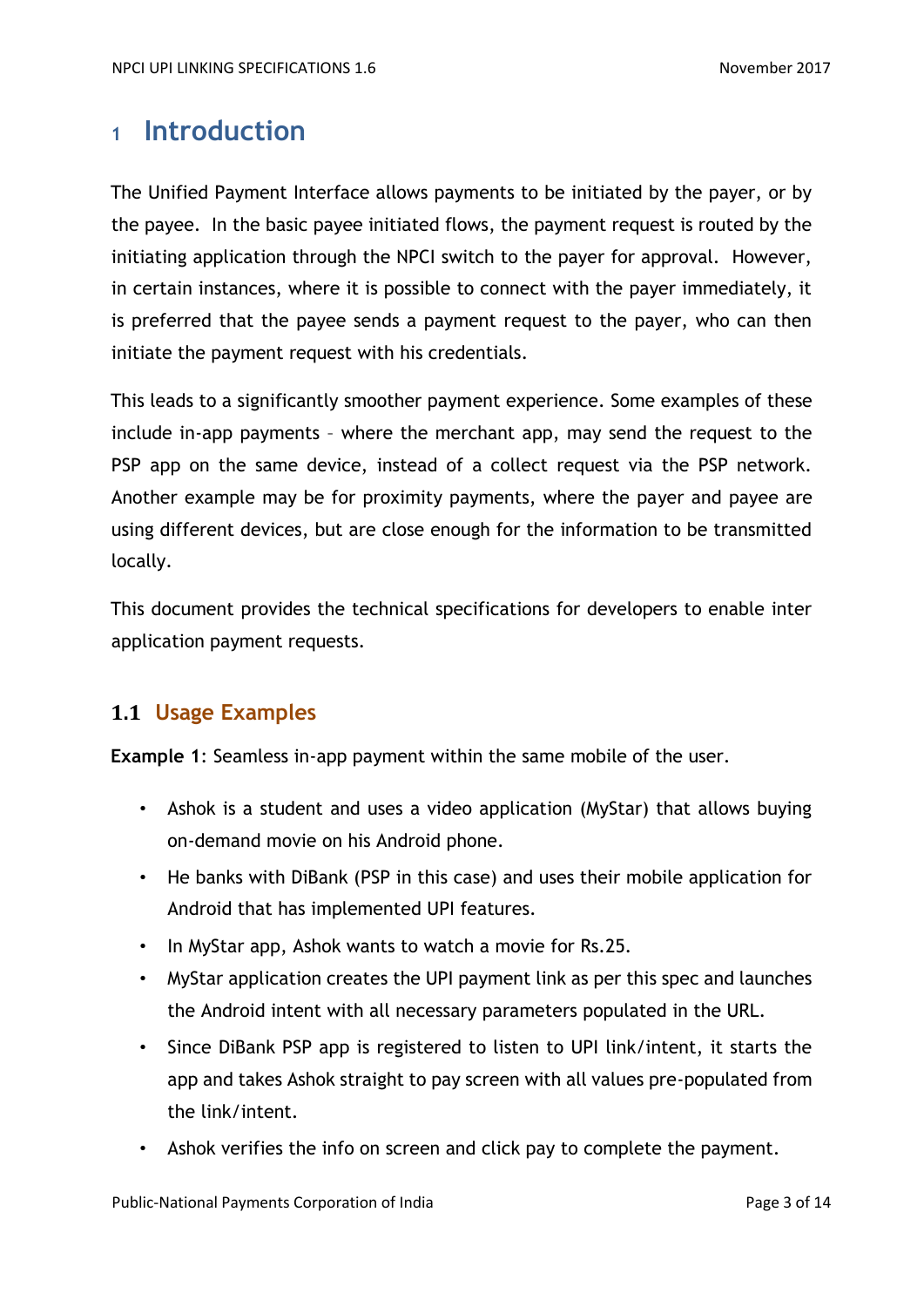#### **Example 2**: Proximity payment at a merchant using QR code.

- Mary uses her bank provided UPI application to make payments to nearby grocery store.
- After the purchase, grocery store PoS application generates a dynamic QR code containing the UPI link (as per this spec) with the payment details.
- Mary opens the UPI application on her mobile and scans the QR code on the PoS device or on the bill printed by the PoS.
- UPI application takes her straight to pay screen with all values pre-populated from the link/intent.
- She verifies the info on screen and click pay to complete the payment.
- Both merchant and she gets confirmation instantly.

Note that a real small one person shop could simply print a static QR code containing the payee address and name without having software to generate dynamic QR code with other information such as bill number, amount, etc. In the case of static QR code, customer, after scanning, should enter the amount and then make the payment.

#### **Example 3**: DTH payment from home.

- Nadeem subscribes to DTH in his house and wants to make a payment for on demand subscription.
- Nadeem selects the channel and clicks "buy now".
- DTH shows the details along with a QR code for UPI payment.
- Nadeem opens his UPI application on his mobile and scans the QR code on the TV screen.
- UPI application takes him straight to pay screen with all values pre-populated from the QR code which contained the standard UPI link.
- He verifies the info on screen and click pay to complete the payment.
- He gets a confirmation on his mobile and the TV channel is automatically turned on for him to view.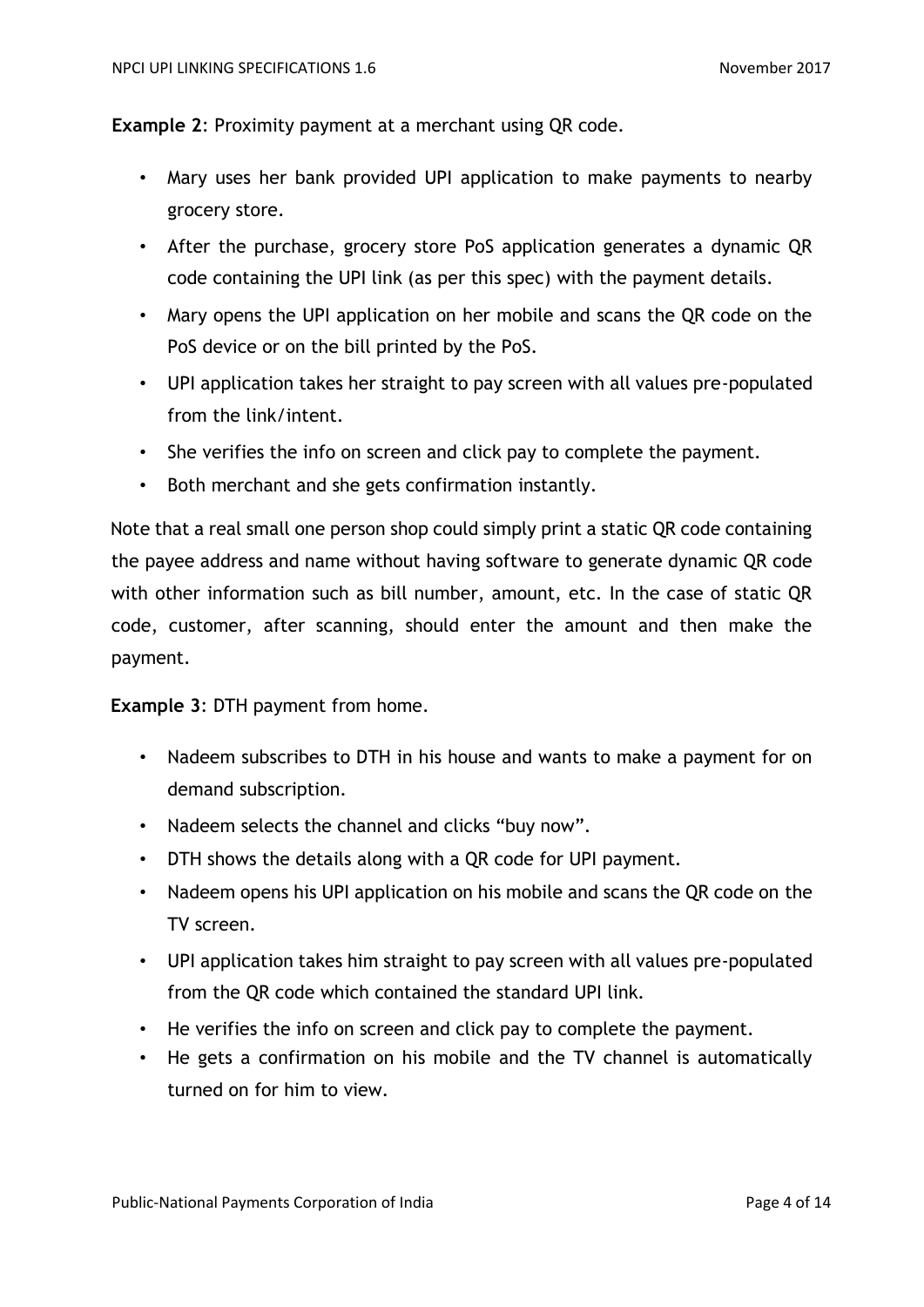## <span id="page-4-0"></span>**1.2 Link Specification and Parameters**

UPI Deep linking URL spec must be as follows. All PSP applications must mandatorily implement listening to "UPI" links within their mobile applications for QR, intent, NFC, BLE, UHF etc.

#### upi://pay?parm-name=param-value&param-name=pram-value&...

Where param-name can be any of the valid parameters (based on mandatory vs optional) listed in below table. M-Mandatory, C-Conditional, O-Optional

| <b>Parameter</b><br>name | Data<br>type  | $\sf mode \mid$<br><b>Static</b><br><b>Tags</b> | <b>Dynamic</b><br>mode Tags | Mapped to<br><b>UPI API field</b>     | <b>Description</b>                                                                                                                                                                                                                   |
|--------------------------|---------------|-------------------------------------------------|-----------------------------|---------------------------------------|--------------------------------------------------------------------------------------------------------------------------------------------------------------------------------------------------------------------------------------|
| pa                       | <b>String</b> | M                                               | W                           | Payee-->addr                          | Payee VPA                                                                                                                                                                                                                            |
| pn                       | String        | M                                               | M                           | Payee-->name                          | Payee name                                                                                                                                                                                                                           |
| mc                       | String        | $\circ$                                         | $\mathsf{O}$                | Payee-->mcc                           | Payee merchant code<br>If present then needs to be<br>passed as it is.                                                                                                                                                               |
| tid                      | String        | O                                               | $\mathsf{O}$                | $Txn - > id$                          | This must be PSP generated id<br>when present. In the case of<br>Merchant payments, merchant<br>may acquire the txn id from his<br>PSP. If present then needs to be<br>passed as it is.                                              |
| tr                       | String        | $\Omega$                                        | $\mathsf{C}$                | Txn-->refld                           | Transaction reference ID. This<br>could be order number,<br>subscription number, Bill ID,<br>booking ID, insurance renewal<br>reference, etc.<br>This field is Mandatory for<br>Merchant transactions and<br>dynamic URL generation. |
| tn                       | <b>String</b> | O                                               | O                           | $Txn \rightarrow note$                | Transaction note providing a<br>short description of the<br>transaction.                                                                                                                                                             |
| am                       | <b>String</b> | $\circ$                                         | M                           | Payee--><br>Amount-->value            | Transaction amount in decimal<br>format. If 'am' is not present<br>then field is editable.                                                                                                                                           |
| mam                      | <b>String</b> | $\circ$                                         | $\mathsf{C}$                | $Txn - Rules - >$<br><b>MINAMOUNT</b> | Minimum amount to be paid if<br>different from transaction<br>amount.                                                                                                                                                                |
| cu                       | String        | O                                               | O                           | Payee--><br>Amount-->curr             | Currency code. Currently ONLY<br>"INR" is the supported value.                                                                                                                                                                       |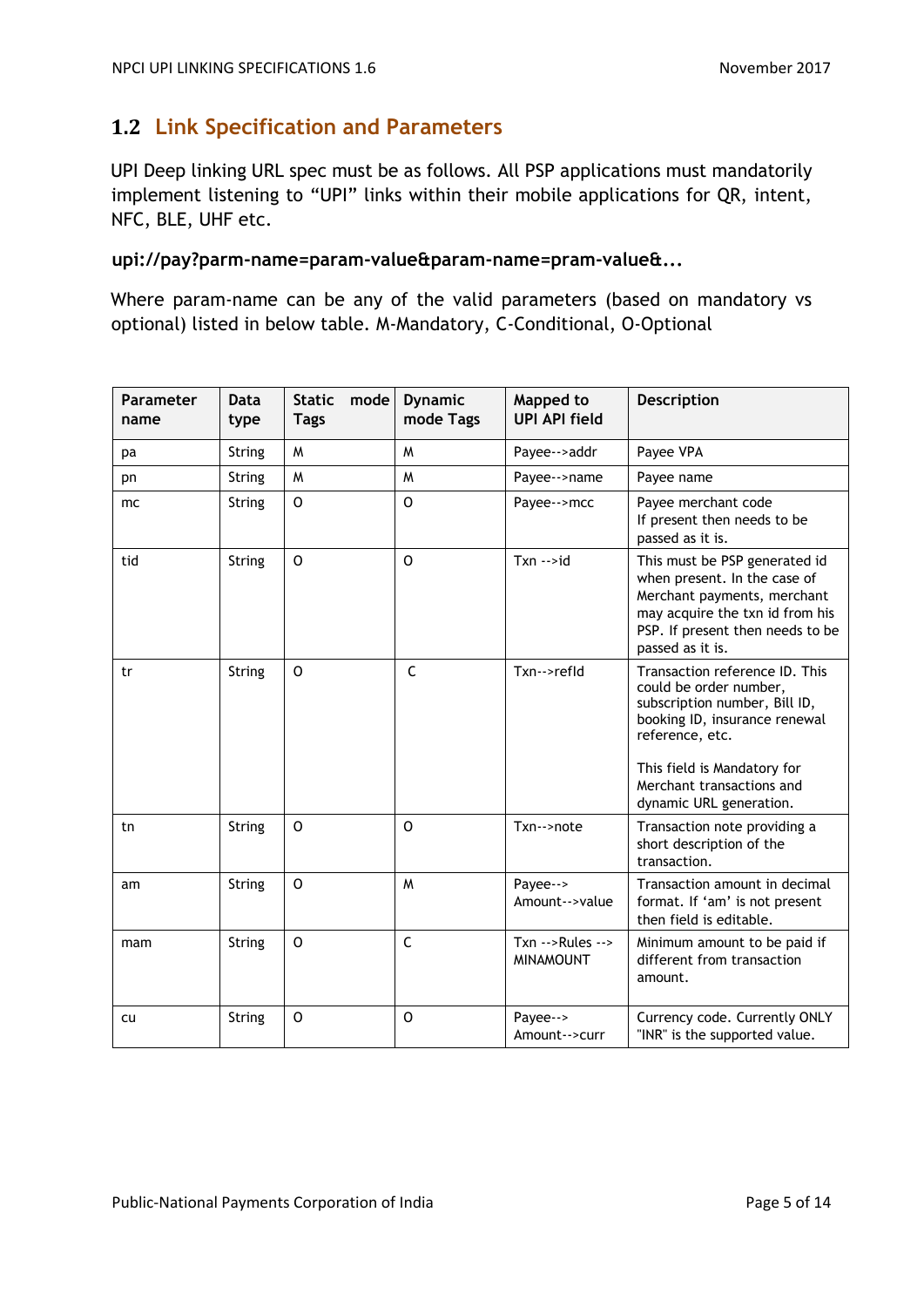| url   | String                                         | O                       | 0                       | $Txn \rightarrow refUr$                              | This should be a URL when<br>clicked provides customer with<br>further transaction details like<br>complete bill details, bill copy,<br>order copy, ticket details, etc.<br>This can also be used to deliver<br>digital goods such as mp3 files<br>etc. after payment.<br>This URL, when used, MUST BE<br>related to the particular<br>transaction and MUST NOT be<br>used to send unsolicited<br>information that are not<br>relevant to the transaction, url<br>should initiate with http or<br>https. |
|-------|------------------------------------------------|-------------------------|-------------------------|------------------------------------------------------|----------------------------------------------------------------------------------------------------------------------------------------------------------------------------------------------------------------------------------------------------------------------------------------------------------------------------------------------------------------------------------------------------------------------------------------------------------------------------------------------------------|
| mode  | <b>String</b><br>(2 digit)                     | $\overline{\mathsf{M}}$ | M                       | $Txn \rightarrow$<br><i>initiationMode</i>           | 00=Default txn<br>01=QR Code<br>02=Secure QR Code<br>04=Intent<br>05=Secure Intent<br>$06 =$ NFC<br>07=BLE (Bluetooth)<br>08=UHF(Ultra High Frequency)<br>$15 = SEBI$<br>$16,17,18$ = future use                                                                                                                                                                                                                                                                                                         |
| sign  | <b>String</b>                                  | $\overline{\mathsf{M}}$ | $\overline{\mathsf{M}}$ | E                                                    | Base 64 encoded<br><b>Digital</b><br>signature needs to be passed<br>in this tag                                                                                                                                                                                                                                                                                                                                                                                                                         |
| orgid | <b>String</b><br>(6 digit)                     | $\overline{\mathsf{M}}$ | $\overline{\mathsf{M}}$ | H                                                    | If the transaction is initiated<br>by any PSP app then the<br>respective orgID needs to be<br>passed.<br>For<br>merchant<br>initiated/created intent/QR<br>'000000' will be used                                                                                                                                                                                                                                                                                                                         |
| mid   | <b>String</b><br>(20)<br>digit)                | $\overline{O}$          | $\overline{O}$          | Payee $\rightarrow$<br>merchant $\rightarrow$<br>mid | Merchant id (max 20) shall be<br>passed in this tag                                                                                                                                                                                                                                                                                                                                                                                                                                                      |
| msid  | <b>String</b><br>(20)<br>digit)                | $\overline{\mathsf{O}}$ | $\overline{\mathsf{O}}$ | Payee $\rightarrow$<br>merchant $\rightarrow$<br>sid | Store id (max 20) shall be<br>passed in this tag                                                                                                                                                                                                                                                                                                                                                                                                                                                         |
| mtid  | <b>String</b><br>(20)<br>digit)                | $\overline{\mathsf{O}}$ | $\overline{\mathsf{O}}$ | Payee $\rightarrow$<br>merchant $\rightarrow$<br>tid | Terminal id (max 20) shall be<br>passed in this tag                                                                                                                                                                                                                                                                                                                                                                                                                                                      |
| Query | <b>String</b><br>'JSON'<br>(max 99)<br>digits) | $\overline{\mathsf{o}}$ | $\overline{\mathsf{O}}$ | (future use)                                         | This is for future use. We can<br>add multiple fields basis<br>requirement.                                                                                                                                                                                                                                                                                                                                                                                                                              |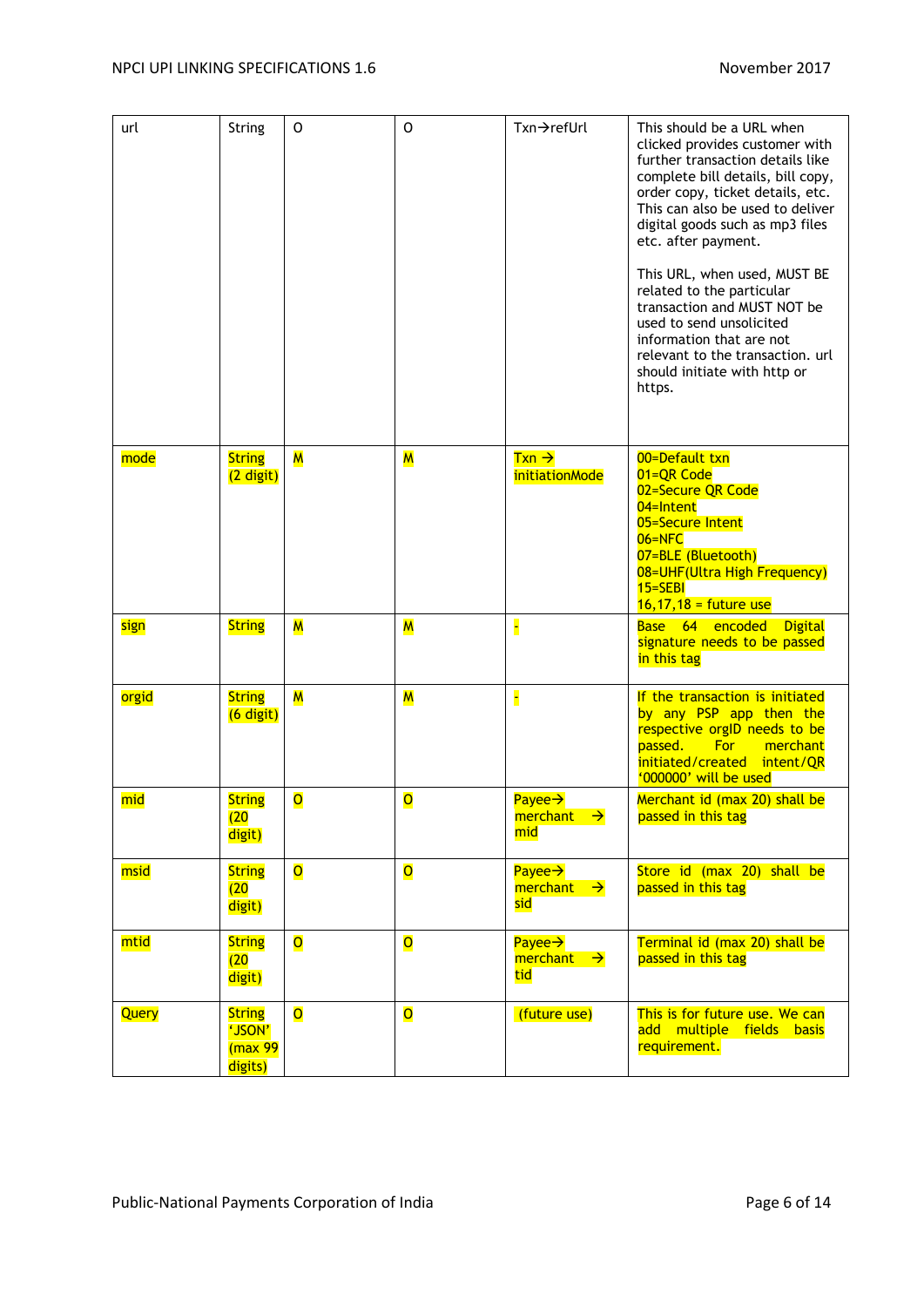Developers who are developing merchant applications, mobile apps wanting to initiate UPI payment, should form the URL within their application and then do either of the following:

- 1. If the application and the PSP UPI application is within the same mobile, then do a deep linking using the URL.
- 2. Create a QR code within the application and allow customers to scan it and invoke their UPI application.
- 3. Use alternate transfer protocol (such as BLE, Wi-Fi Direct, NFC, UHF, etc.) to transfer the URL data to customer mobile on which is gets deep linked to their PSP application.
- 4. Create the URL and allow standard "share" allowing a UPI payment intent to be sent via chat or email. Receiver will click on the link to then invoke their PSP application.
- 5. While reading a QR, intent, NFC, BLE, UHF etc. all parameters must be read and passed to online message
- 6. If any tag is not present it can be dropped or passed as null or Null value.

Using a standard data format and URL scheme allows the actual protocol of data transfer to be separated out and thus allowing any transfer protocol to be used to transfer this from one device to another.

## <span id="page-6-0"></span>**1.3 Signature**

Signing of intent/QR/NFC/BLE etc. (referred to as intent only in the below section) can be broadly segregated into merchant initiated & PSP app initiated intents. The signing method for both are similar, however verification method for both of them varies.

Merchant can initiate intent from his mobile application, generate signed QR, broadcast signed NFC, BLE etc. from his terminal, POS, exit sensors. All the mentioned protocol for merchant initiated method follow identical process for signing and verification.

## Merchant initiated:

- *1. Key generation:* Merchant or the acquiring bank on behalf of merchant need to generate a key pair (public and private key). If Acquring bank has generated the key pair then private key can either be shared with merchant for intent generation or can be integrated in SDK directly via API (local storing of key is not recommended). Merchant and member banks shall also add provision for update of key pairs.
- *2. Key Upload:* The merchant needs to share this public key with its acquiring bank and acquring bank will upload it's merchant public key on UPI with **Manage VAE** API.

Public-National Payments Corporation of India Page 7 of 14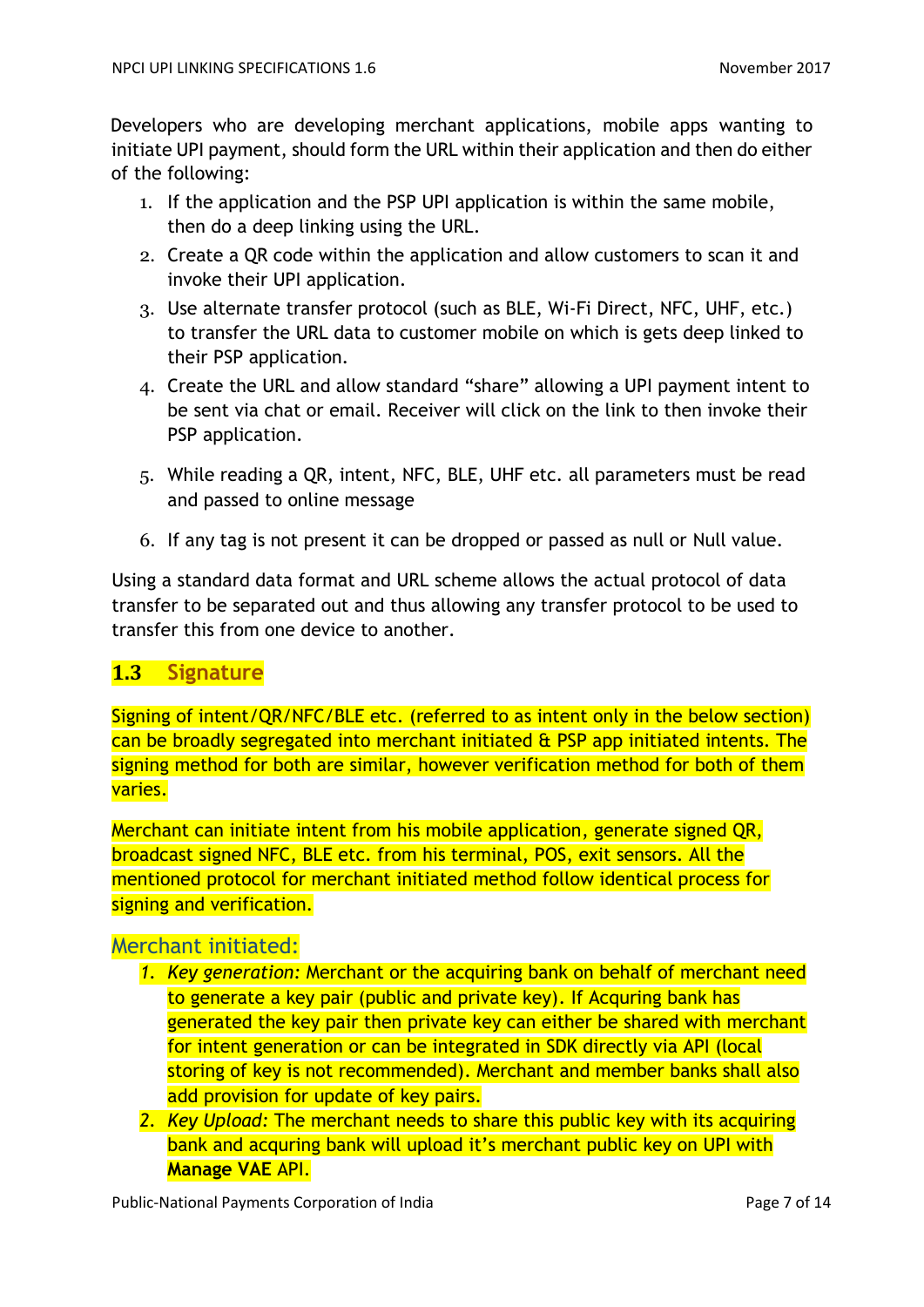If acquiring bank has generated the key for its merchant then it can directly upload on UPI.

*3. Signing of intent:* The merchant needs to sign the intent with its private key using SHA256 with RSA512 algorithem. The entire content of the string other than the tag "&sign=" need to be pass into the encryption function. E.g. if the intent is:

*'upi://pay?pa=bivek@npci&pn=bivek%20rath&mc=9999&tid=cxnkjcnkjdfdvjndkjfvn&tr=4894 398cndhcd23&tn=Pay%20to%20mystar%20store&am=10&mam=null&cu=INR&url=https://m ystar.com&mode=05&orgid=000000&mid=1234&msid=3432&mtid=1212'*

The entire string is passed into encryption function *i.e.* 

SHA256withRSA512(*upi://pay?pa=bivek@npci&pn=bivek%20rath&mc=9999&tid=cxnkjcnkj dfdvjndkjfvn&tr=4894398cndhcd23&tn=Pay%20to%20mystar%20store&am=10&mam=null&c u=INR&url=https://mystar.com&mode=05&&orgid=000000&mid=1234&msid=3432&mtid=12 12*). Base 64 encoding shall be done to the output.

#### The output:

*gynybu6K6ozUrHSySDhBK6rfiRE+VBMLnsxs3d7B/ddeGu43M6sxaY33ZVE4Utc4E1kbCcjgYhfJC UeYLdFp/UKckByYang6C99L337zp4/2mfYyEVg2E+6+G9Y3+RaGYA2iz9cQU43+O0esOuDcc5cr mQOLoD+X22D21Dl5IKI=*

This output needs to be appended to the intent:

*upi://pay?pa=bivek@npci&pn=bivek%20rath&mc=9999&tid=cxnkjcnkjdfdvjndkjfvn&tr=48943 98cndhcd23&tn=Pay%20to%20mystar%20store&am=10&mam=null&cu=INR&url=https://my star.com&mode=05&orgid=000000&mid=1234&msid=3432&mtid=1212&sign= gynybu6K6ozUrHSySDhBK6rfiRE+VBMLnsxs3d7B/ddeGu43M6sxaY33ZVE4Utc4E1kbCcjgYhfJ CUeYLdFp/UKckByYang6C99L337zp4/2mfYyEVg2E+6+G9Y3+RaGYA2iz9cQU43+O0esOuDcc5 crmQOLoD+X22D21Dl5IKI=*

As the above example is an mobile intent sample initiated by merchant ('bivek@npci' with mcc '9999') hence mode is '**05**' & orgid is '**000000**'. *(\*sign shall be last tag of the intent)*

- *4. Key Download:* Payer PSP server needs to download all merchant keys and cache it on their server. This cache needs to be updated daily by the PSP server (recommended 6 AM). Each public key downloaded must be mapped with the merchant UPI ID for which the key was uploaded.
- *5. Searching the key:* Orgid & UPI ID of payee need to be extracted first. As the orgid id '000000', the public key needs to be looked in list VAE cache with UPI ID as search parameter. This key will be used for verifying the signature.
- *6. Verifying the intent:* The signature part is extracted and base 64 decoded. The entire intent string (excluding the signed part), signature (value within

Public-National Payments Corporation of India Page 8 of 14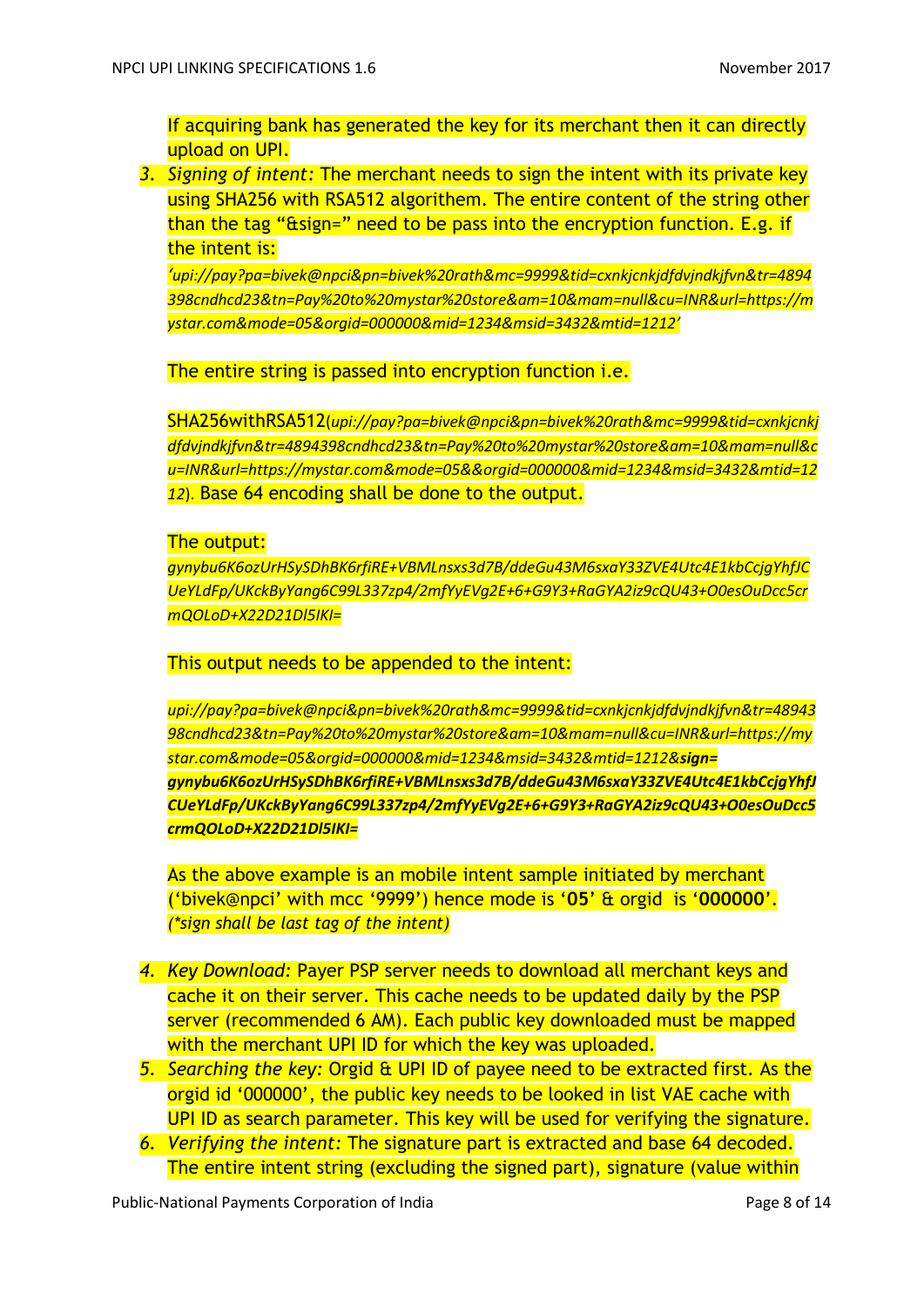"&sign=") and the public key of merchant is passed into verify function for verification.

Verify*((upi://pay?pa=bivek@npci&pn=bivek%20rath&mc=9999&tid=cxnkjcnkjdfdvjndkjfvn& tr=4894398cndhcd23&tn=Pay%20to%20mystar%20store&am=10&mam=null&cu=INR&url=ht tps://mystar.com&mode=05&orgid=000000&mid=1234&msid=3432&mtid=1212)* **,(**gynybu6K6ozUrHSySDhBK6rfiRE+VBMLnsxs3d7B/ddeGu43M6sxaY33ZVE4Utc4E1kbCcjgYhfJ CUeYLdFp/UKckByYang6C99L337zp4/2mfYyEVg2E+6+G9Y3+RaGYA2iz9cQU43+O0esOuDcc5cr mQOLoD+X22D21Dl5IKI=),(*Public\_key))*

*\*('&sign=' shall be not be passed to verify function)*

- *7. Actions:* 
	- *a.* if the verification is successful then the application should bypass passcode page.
	- *b.* If verification is failure either due to corruption or tampering the signature then the intent request must be declined stating 'intent is tampered or corrupt'.
	- *c.* If signature is not present in intent then the application should show warning message to user that the 'source of intent could not be verified' and shall request for passcode to proceed with the payment.

#### Customer Initiated:

This scenario broadly refers to QRs generated by PSP applications for P2P transactions. In such scenarios public key could not be found in List VAE as the Payee is not a merchant.

- *1. Key generation & upload:* The key pair will be generated by the PSP apps and shall be shared with NPCI in offline mode for the keys to get updated in List Keys API. PSP shall have the provision for updating the key pair.
- *2. Signing of QR/intent: : T*he payee PSP needs to sign the intent with its private key using SHA256 with RSA512 algorithem. The entire content of the string other than '&sign=' is passed into the encryption function. E.g. if the intent is:

*'upi://pay?pa=bivekrath@npci&pn=bivek%20rath&mc=0000&tid=cxnkjcnkjdfdvjndkjfvn&tr=4 894398cndhcd23&tn=Pay%20to%20mystar%20store&am=10&mam=null&cu=INR&url=https: //mystar.com&mode=02&orgid=123456&mid=1234&msid=3432&mtid=1212'* then this entire string needs to be passed into encryption function i.e.

SHA256withRSA512(*upi://pay?pa=bivekrath@npci&pn=bivek%20rath&mc=0000&tid=cxnk jcnkjdfdvjndkjfvn&tr=4894398cndhcd23&tn=Pay%20to%20mystar%20store&am=10&mam=n ull&cu=INR&url=https://mystar.com&mode=02&&orgid=123456&mid=1234&msid=3432&mti d=1212*). Base 64 encoding shall be done to the output.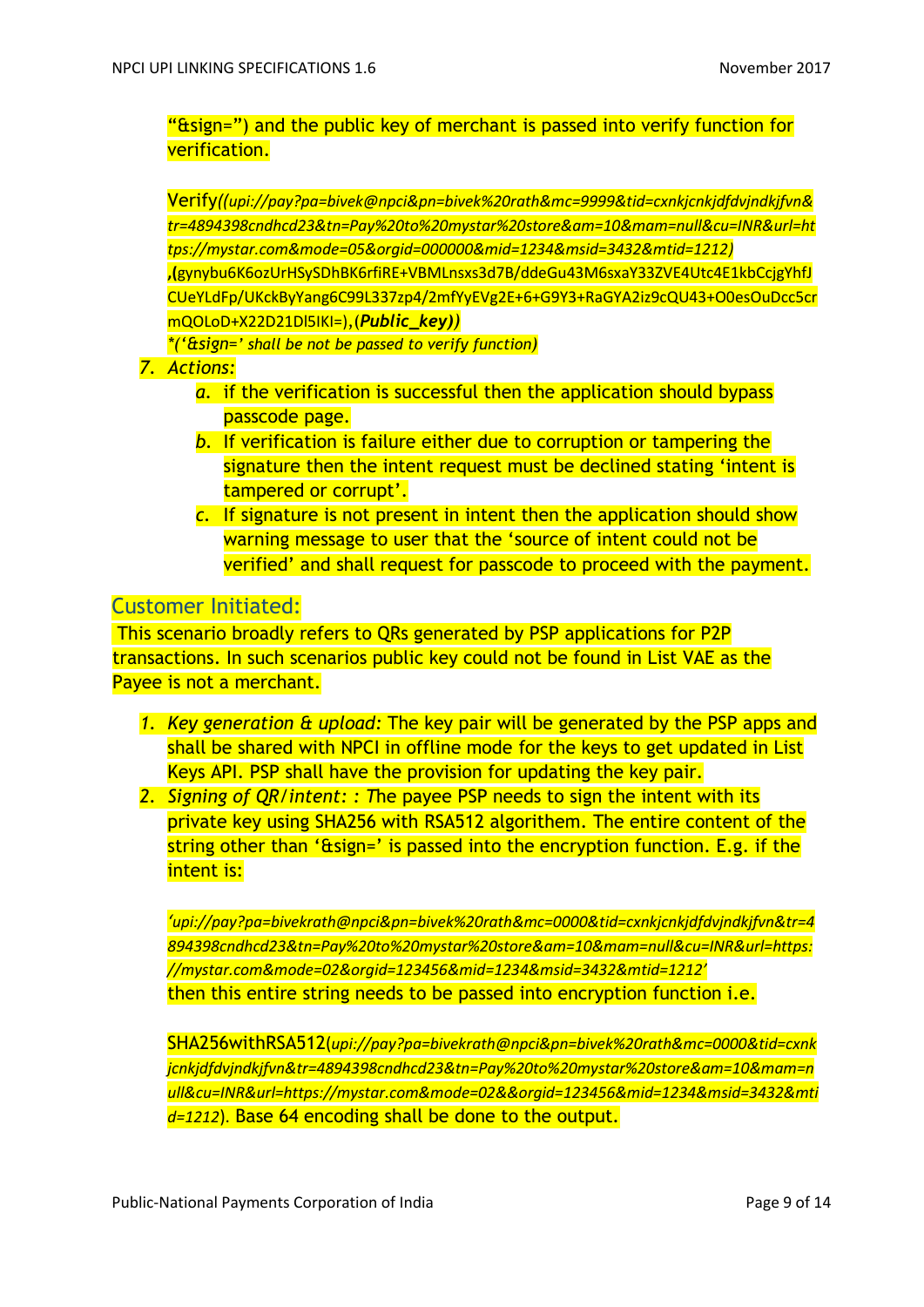#### The output:

*sQpPJ0YkdEHIV4b1Hme566aEp1XXXqfe9wqaXgUDfhCfSV1MWdgXnfIQcQYBHaZjDbcuIVrhcq1 1vhmmURYKsDb1ZbbXRlGXxDhIul5etM/EckmiIbpD90njclCyrLmOe6dp5F0rxzXsiTbjvCN8tUFc4f LFZktMnNF3+L8jqHc=*

#### This output needs to be appended to the intent:

*upi://pay?pa=bivekrath@npci&pn=bivek%20rath&mc=0000&tid=cxnkjcnkjdfdvjndkjfvn&tr=48 94398cndhcd23&tn=Pay%20to%20mystar%20store&am=10&mam=null&cu=INR&url=https:// mystar.com&mode=02&orgid=123456&mid=1234&msid=3432&mtid=1212&sign= sQpPJ0YkdEHIV4b1Hme566aEp1XXXqfe9wqaXgUDfhCfSV1MWdgXnfIQcQYBHaZjDbcuIVrhc q11vhmmURYKsDb1ZbbXRlGXxDhIul5etM/EckmiIbpD90njclCyrLmOe6dp5F0rxzXsiTbjvCN8t UFc4fLFZktMnNF3+L8jqHc=*

As the above example is an sample of QR code created by bank PSP app ('bivekrath@npci' with mcc '0000') hence mode is '**02**' & orgid is '**123456'** *(\*sign shall be last tag of the intent)*

- *3. Key Download:* Payer PSP server needs to download all PSP app keys from response list keys and cache it on their server. This cache needs to be updated daily by the PSP server (recommended 6AM). Each public key downloaded must be mapped with the PSP orgID for which the key was uploaded.
- *4. Searching the key:* OrgID & UPI ID of payee need to be extracted first. As the orgid id '123456', the public key needs to be looked in List Keys cache with OrgID as the search parameter. This key will be used for verifying the signature.
- *8. Verifying the intent:* The signature part is extracted and base 64 decoded. The entire intent string (excluding the signed part), signature (value within " $\xi$ sign=") and the public key of merchant is passed into verify function for verification.

Verify*((upi://pay?pa=bivekrath@npci&pn=bivek%20rath&mc=0000&tid=cxnkjcnkjdfdvjndkjf vn&tr=4894398cndhcd23&tn=Pay%20to%20mystar%20store&am=10&mam=null&cu=INR&ur l=https://mystar.com&mode=02&orgid=123456&mid=1234&msid=3432&mtid=1212),( sQpPJ0YkdEHIV4b1Hme566aEp1XXXqfe9wqaXgUDfhCfSV1MWdgXnfIQcQYBHaZjDbcuIVrhcq1 1vhmmURYKsDb1ZbbXRlGXxDhIul5etM/EckmiIbpD90njclCyrLmOe6dp5F0rxzXsiTbjvCN8tUFc4f LFZktMnNF3+L8jqHc=),(Public\_key))*

*\*('&sign=' shall be not be passed to verify function)*

- *5. Actions:* 
	- *a.* if the verification is successful then the application should bypass passcode page.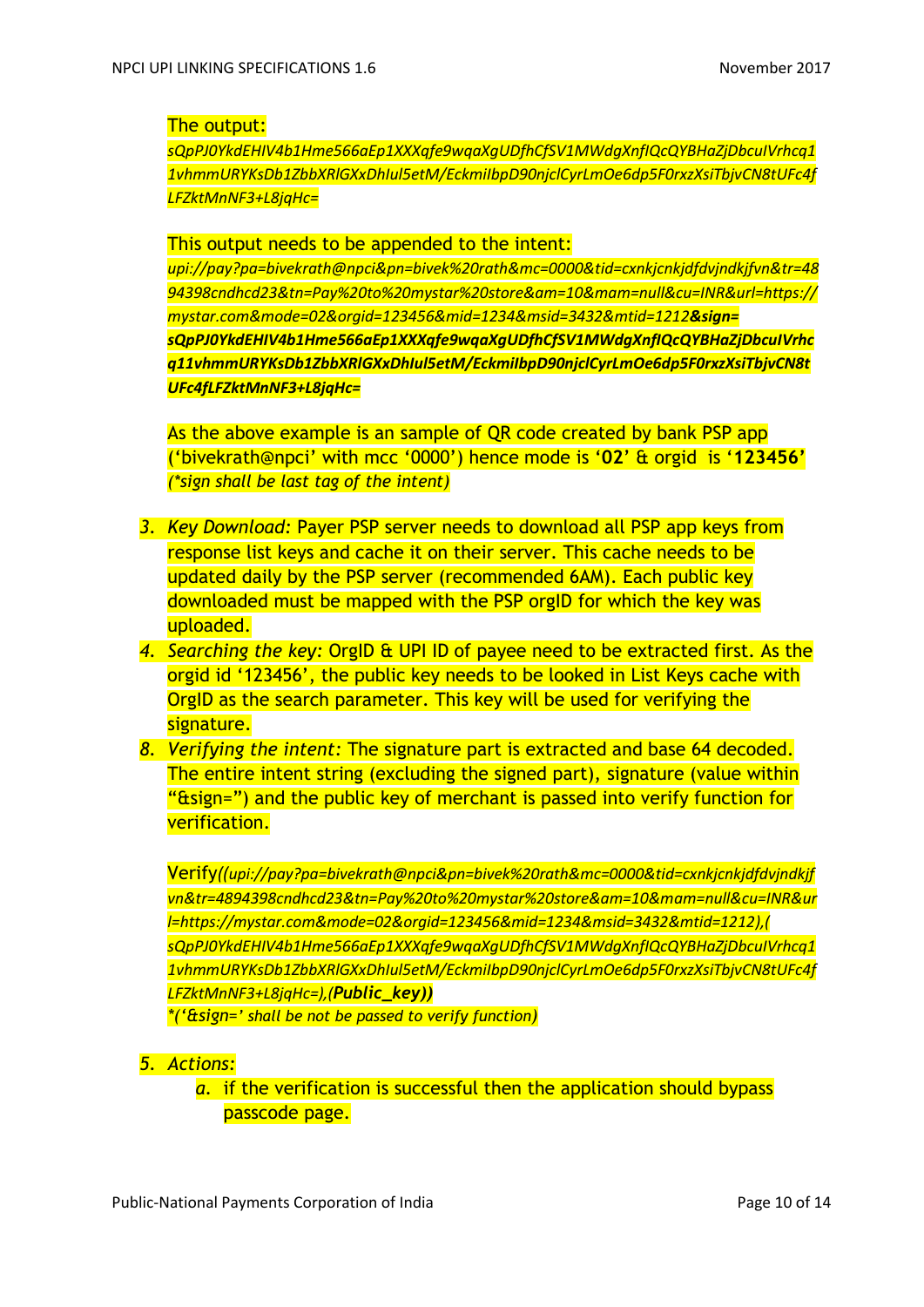- *b.* If verification is failure either due to corruption or tampering the signature then the intent request must be declined stating 'intent is tampered or corrupt'.
- *c.* If signature is not present in intent then the application should show warning message to user that the 'source of intent could not be verified' and shall request for passcode to proceed with the payment.

## <span id="page-10-0"></span>**1.4 Bill in the Box**

UPI has a provision where the merchants can share bills/invoices with the customers before the transaction is authorised. The bills/invoices can either be downloaded as PDF or can be viewed on a browser. This provision requires the PSP applicatios to display an option called 'view invoice'. This option will be present for collect transactions and intent/QR initiated pay transactions.

When the user scans a QR or triggers an intent carrying URL tag then he will get an option on the app to click that URL. This URL will can redirect him to the invoice which can be either viewed or downloaded. If URL is not passed then 'view invoice' shall be disabled. Similarly for collect requests received on hadset, by clicking the 'view invoice/bill' option the URL can be browsed.

#### **NOTE:**

- **1. url** :The parameters present in the URL should be passed as it is in the online message by the PSP application
- **2. mam:** This parameter is conditional and shall be used to define a minimum amount rule where amount field in PSP app is editable. If mam tag is not present or 'mam=null' or 'mam=' then amount field should **NOT** be editable.

*Note: if a customer enters the value less than value passed in mam then UPI will decline the transaction. To reduce such declines PSP application should not allow entry of amount below mam value.*

- **3. Null values:** This needs to be handled by PSP as Null value and should not passed into online message directly as a string value "null".
- **4. Space**: Space shall be handled as per below method:

a) While generating/creating/Reading a QR, intent, NFC, BLE, UHF etc. space (" ") should be represented as "%20" and not "%"as to be compliant with existing Internet Standard RFC 3986 section 2.1 Percent-Encoding.

*Note: Considering that the current PSP apps are developed to read "%" as space (" "), the Bank PSP should support both "%" and "%20", till such time the ecosystem is aligned to the revision. Hence, backward compatibility should be ensured.*

Public-National Payments Corporation of India **Page 11 of 14** Page 11 of 14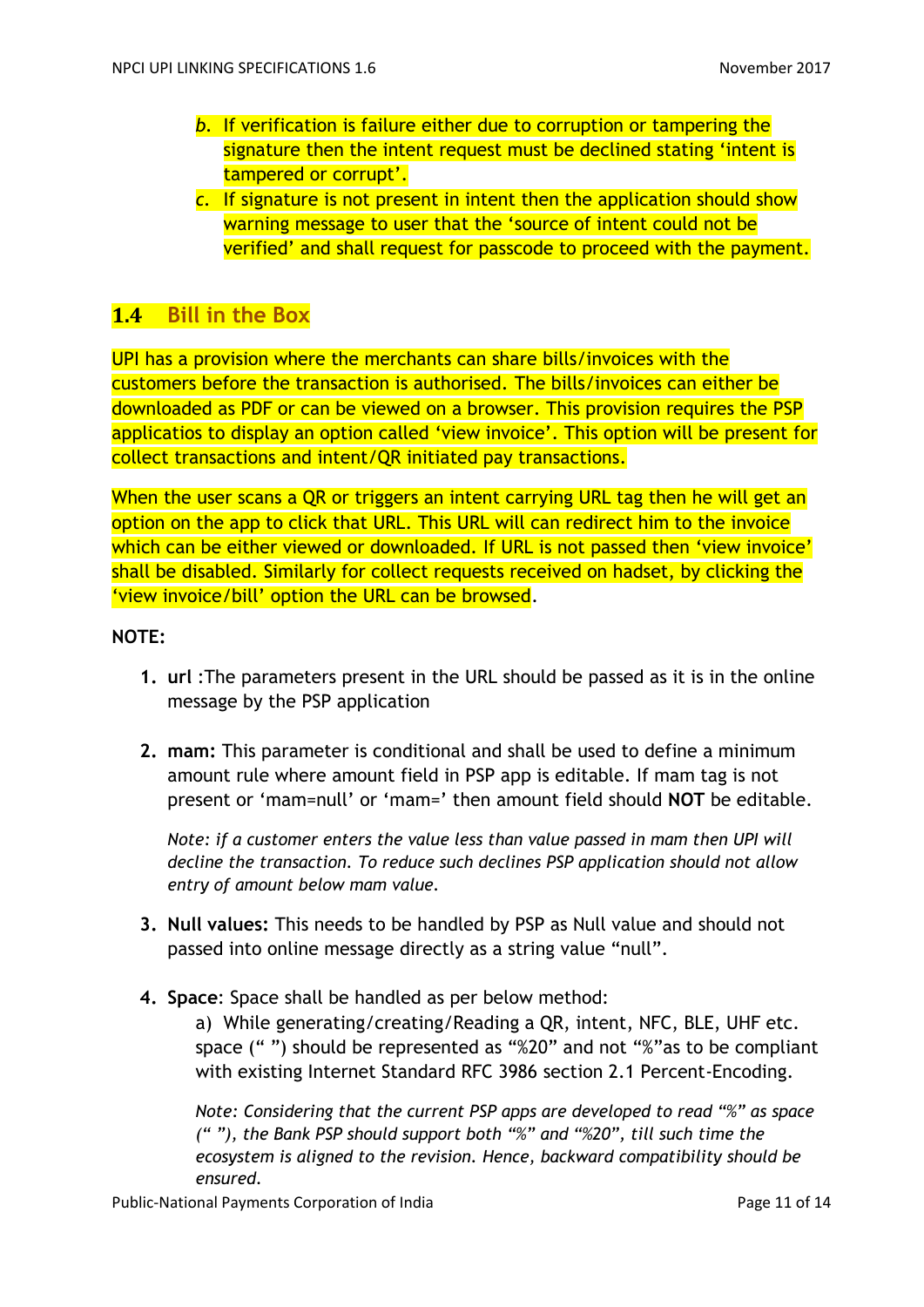- **5.** Mid, msid, mtid will be used by acquiring bank/merchant for reconciliation/confirmation purposes. This will be echoed in all messages.
- **6.** URLs passed in intent/QR shall begin with http or https.

#### **Response Parameters:**

As a standard practice merchant app must check the final status with their server/PSP server.

Following is a recommendation on the data returned from the Bank/PSP app to the merchant app

| Parameter<br><b>Name</b> | Mandatory | Data Type     | <b>Description</b>                                                          |
|--------------------------|-----------|---------------|-----------------------------------------------------------------------------|
| txnld                    | M         | <b>String</b> | Transaction ID from the online message                                      |
| responseCode             | M         | String        | UPI Response code                                                           |
| ApprovalRefNo            | 0         | String        | UPI Approval reference number (beneficiary<br>CBS)                          |
| <b>Status</b>            | M         | String        | Status of the transaction: Acceptable values<br>(SUBMITTED/SUCCESS/FAILURE) |
| txnRef                   | M         | String        | Transaction reference ID passed in input                                    |

Ex 1:

txnId=abcdefghijklmnopqrstuvwxyz123456789&responseCode=00&ApprovalRefNo=122321&Status=S UCCESS&txnRef=6655443322

Ex 2:

txnId=abcdefghijklmnopqrstuvwxyz123451234&responseCode=ZM&ApprovalRefNo=&Status=FAILURE &txnRef=6655443322

Ex 3:

txnId=abcdefghijklmnopqrstuvwxyz123454321&responseCode=Y1&ApprovalRefNo=null&Status=FAILU RE&txnRef=6655443322

The bank application may need to whitelist the Merchant App URL.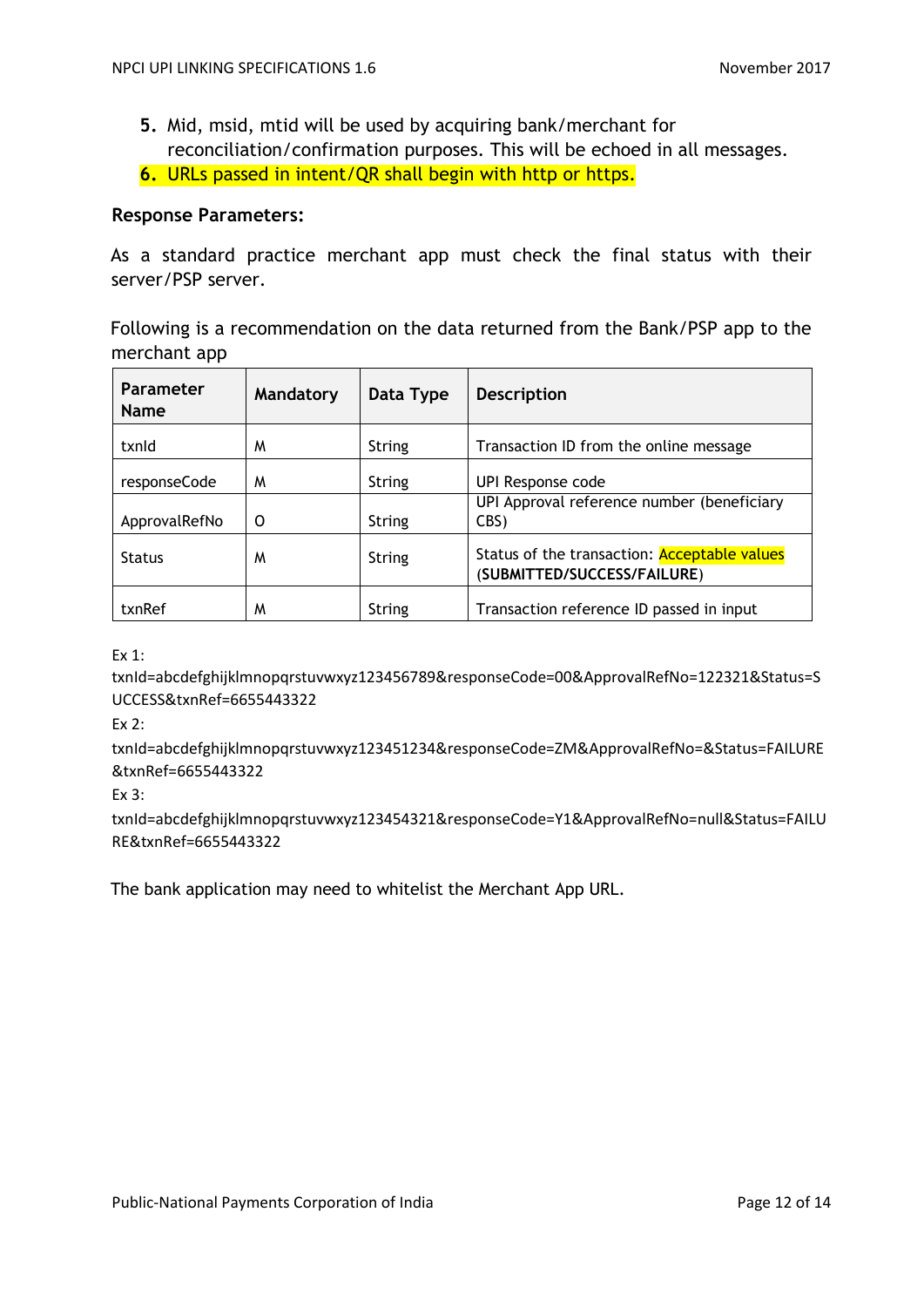## <span id="page-12-0"></span>**<sup>2</sup> Implementation Samples**

## <span id="page-12-1"></span>**2.1 Hyperlink**

The user goes to an ecommerce website (My Star Store) on his mobile phone, and places an order. The website generates a link, which the user can click on, to complete the payment.

As per the specification, the link contains the payee details, the transaction reference (order id), and the amount to be paid.

#### **Example:**

upi://pay?pa=nadeem@npci&pn=nadeem%20chinna&mc=0000&tid=cxnkjcnkjdfdvjndkjfvn&tr=4894 398cndhcd23&tn=Pay%20to%20mystar%20store&am=10&mam=null&cu=INR&url=https://mystar.co m/orderid=9298yw89e8973e87389e78923ue892&mode=00&sign=aagshd4542bdhhvdshsbvqfqttsvs vsbsjn&orgid=00000&mid=1234&msid=3432&mtid=1212

When the user clicks on the link on his mobile browser, it invokes the local PSP application, where the user can confirm the details, and complete the payment.

Because of the design simplicity, user familiarity with hyperlinks, and the ease of sharing, such links can be generated and shared across multiple communication channels, such as email, chat, and social networks.

### <span id="page-12-2"></span>**2.2 QR Code**

QR code consists of black modules arranged in a square pattern on a white background. The information encoded can be made up of four standardized kinds ("modes") of data (numeric, alphanumeric, byte/binary, Kanji), or by supported extensions virtually any kind of data.

QR codes can be used for proximity payments with UPI. Developers who are developing merchant applications must generate a URL fully compliant to specification in previous section and then create a QR code of that URL.

#### **Example:**

upi://pay?pa=nadeem@npci&pn=nadeem%20chinna&mc=0000&tid=cxnkjcnkjdfdvjndkjfvn&tr=4894 398cndhcd23&tn=Pay%20to%20mystar%20store&am=10&mam=null&cu=INR&url=https://mystar.co m/orderid=9298yw89e8973e87389e78923ue892&mode=00&sign=aagshd4542bdhhvdshsbvqfqttsvs vsbsjn&orgid=00000&mid=1234&msid=3432&mtid=1212